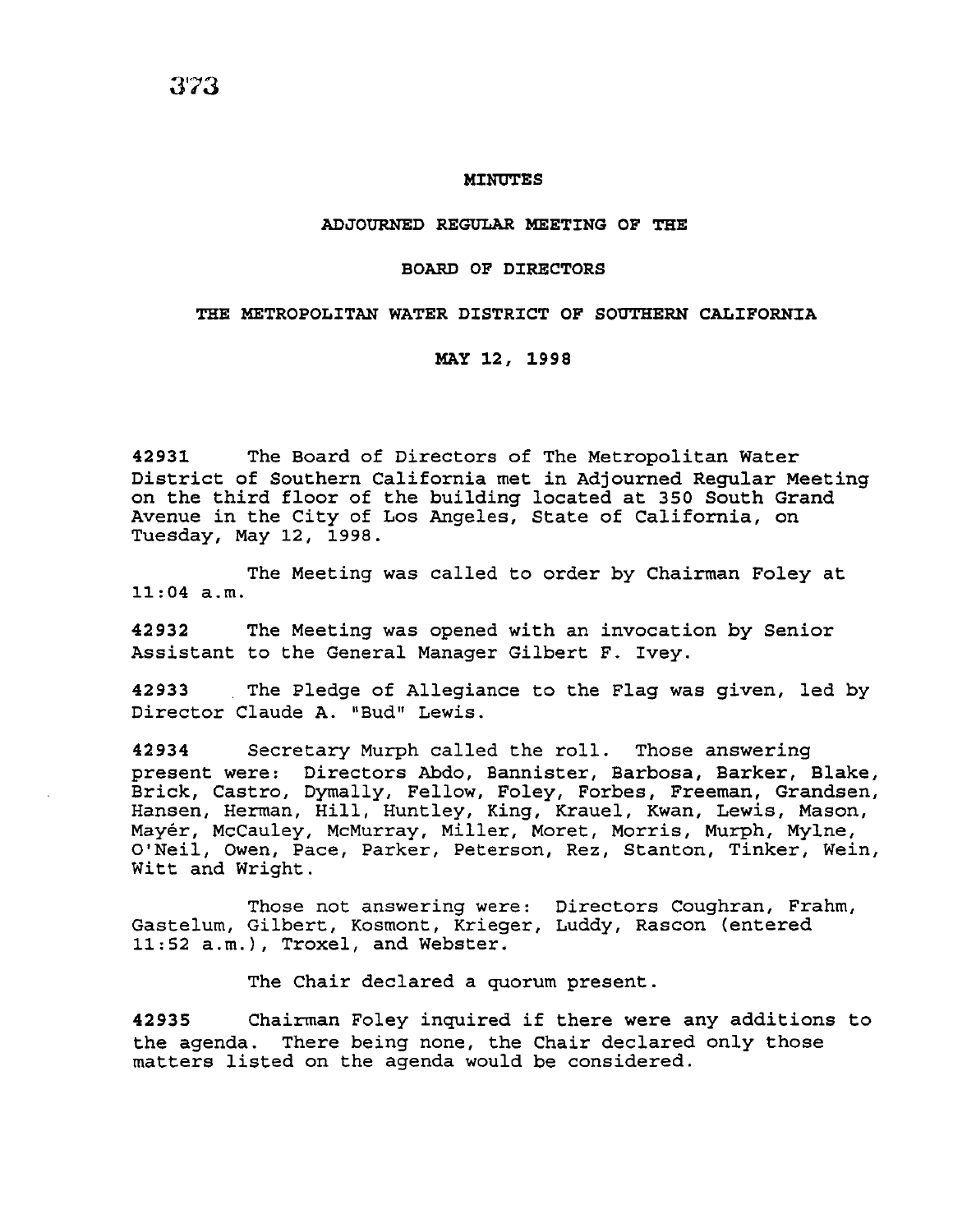42937 There being no objection, the Chair ordered the reading of the Minutes of the Meeting held March 10, 1998, dispensed with, a copy having been mailed to each Director.

Director Pace moved, seconded by Director Blake and carried, approving the foregoing Minutes as mailed.

42938 Chairman Foley announced the next workshop on Governance to be led by John Carver will be held on May 26, 1998, at 8:30 a.m. in Conference Room 311 at California Plaza, wherein the Board will be looking at a Policy Model to fit Metropolitan's needs.

42939 Chairman Foley gave an update on Senator Ayala's bill (SB 1885) regarding Metropolitan's governance issues. The Chair referred to his letter of May 7, 1998, to Senator Ayala which was sent after discussions with the Senator. Senate Bill 1885 would reduce the membership of the Board to 27 from the current 51 members. However, the Chair stated Senator Ayala would postpone his bill in its current form so a two-year study could be conducted by a commission consisting of one appointee from each agency of Metropolitan. The commission would then make its recommendation to the Legislature, and if Metropolitan failed to implement the findings of the commission, then Senator Ayala's original bill would take effect and Metropolitan would be reduced to a 27-member Board.

Following a discussion on Senate Bill 188S,\_General Counsel Taylor stated Metropolitan's position is to oppose the bill, but at the present time the Chairman was only bringing the Board up to date with his discussions with Senator Ayala. Depending on the action taken by the Senator, the Board will then have the opportunity for a more detailed discussion and to take a definitive action. Mr. Taylor stated that was the reason Agenda Item 8-13 was deferred.

42940 Chairman Foley reported the Special Nominating Committee is expected to meet the week of May 25 to begin its consideration of recommendations to the Board, and he is, therefore, appointing Director Hill to fill the vacancy on that committee.

Director Barker moved, seconded by Director Kwan and carried, approving the appointment of Director Hill to the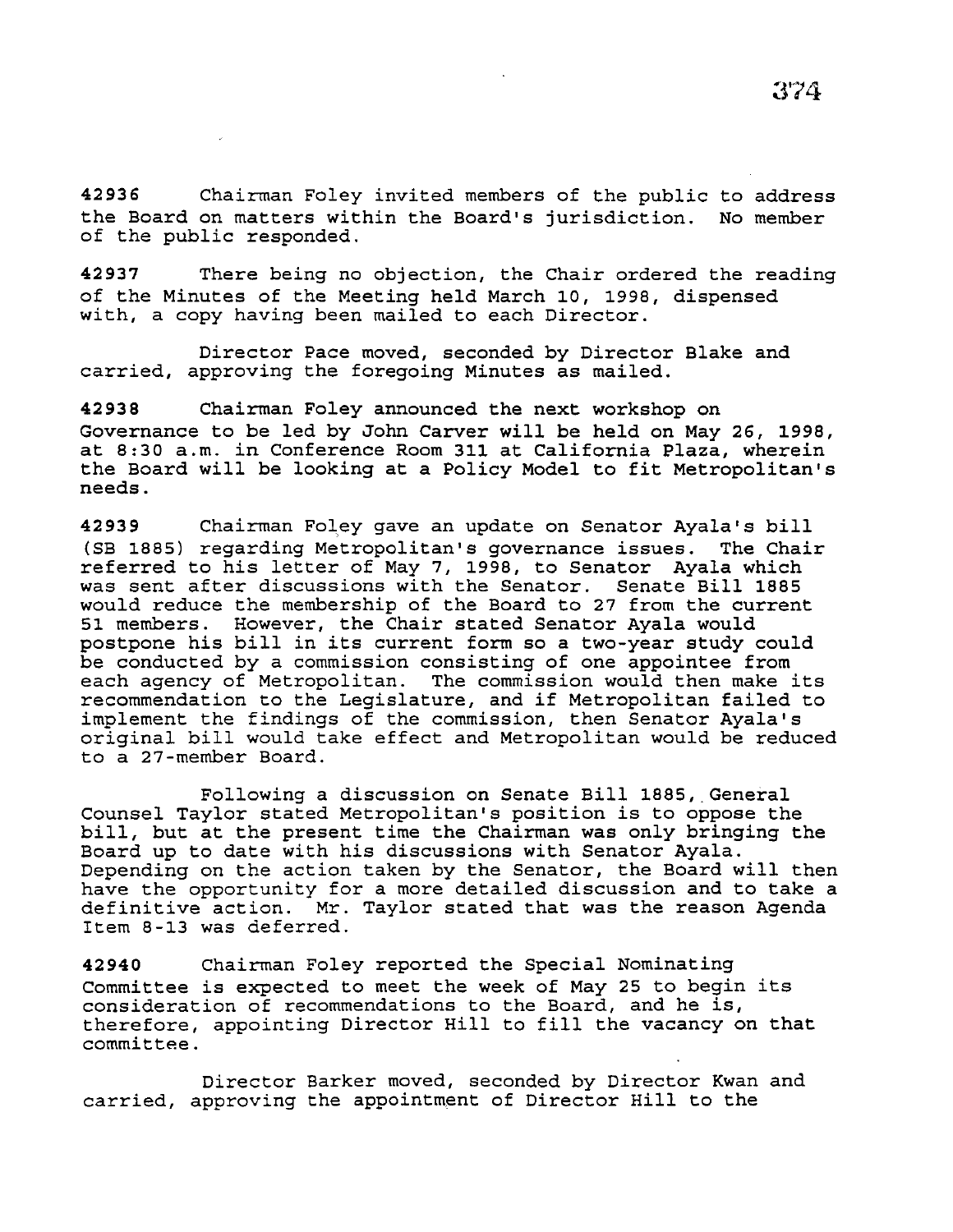Special Nominating Committee for the term ending February 28, 2000, due to the retirement of E. Thornton Ibbetson from the Board.

Chairman Foley requested the Special Nominating Committee to consider the matter of Metropolitan's representatives to the Colorado River Board.

42941 General Manager Wodraska reported that an extensive presentation on Colorado River matters was made at the Plenary Session meeting yesterday. He stated revisions are continually being made to the draft California 4.4 Plan. Mr. Wodraska mentioned that for the June Board Meeting, he will be bringing pending letters on the proposals for the Cadiz, Hayfield, and Coachella exchange programs which would be dry-year options that would *give* Metropolitan the ability to store Colorado River water in California groundwater basins. He stated the Colorado River supply remains *in* good condition with respect to where we are in the matter of rainfall in the watershed and from an operational standpoint. He commented on the informative tour taken by some Board members to view the habitat for endangered species in the Lower Basin.

42942 Regarding the San *Diego* County Water Authority/Imperial Irrigation District (San Diego/liD} water transfer matter, General Manager Wodraska stated an extensive briefing was also made at the Plenary Session. In this regard, he reported that the Governor's office, through Chief of Staff George Dunn, *is* now participating in the discussions, and that the technical staff of both Metropolitan and San *Diego* held a meeting with Mr. Dunn. Mr. Wodraska stated that an outstanding *issue* still remaining *is*  the definition of availability *in* the Colorado River Aqueduct, and that San Diego *is* insistent upon a structure where they can be guaranteed that their water will ride in the aqueduct during certain periods of time. Metropolitan has taken the position based on hydrology, that if space is available, that is how the system should be managed. Another difference of opinion is the cost and its escalation under the Kennedy framework.

General Manager Wodraska also reported that Kern County Water Agency has sent a letter to San Diego regarding the possibility of a small portion of Kern County's State Water Project entitlement becoming a part of a potential solution to the water supply issues between San Diego and Metropolitan.

Mr. Wodraska informed the Board that an analysis has not been completed with regard to the State Water Project issues, and that the wheeling issues still remain. He will keep the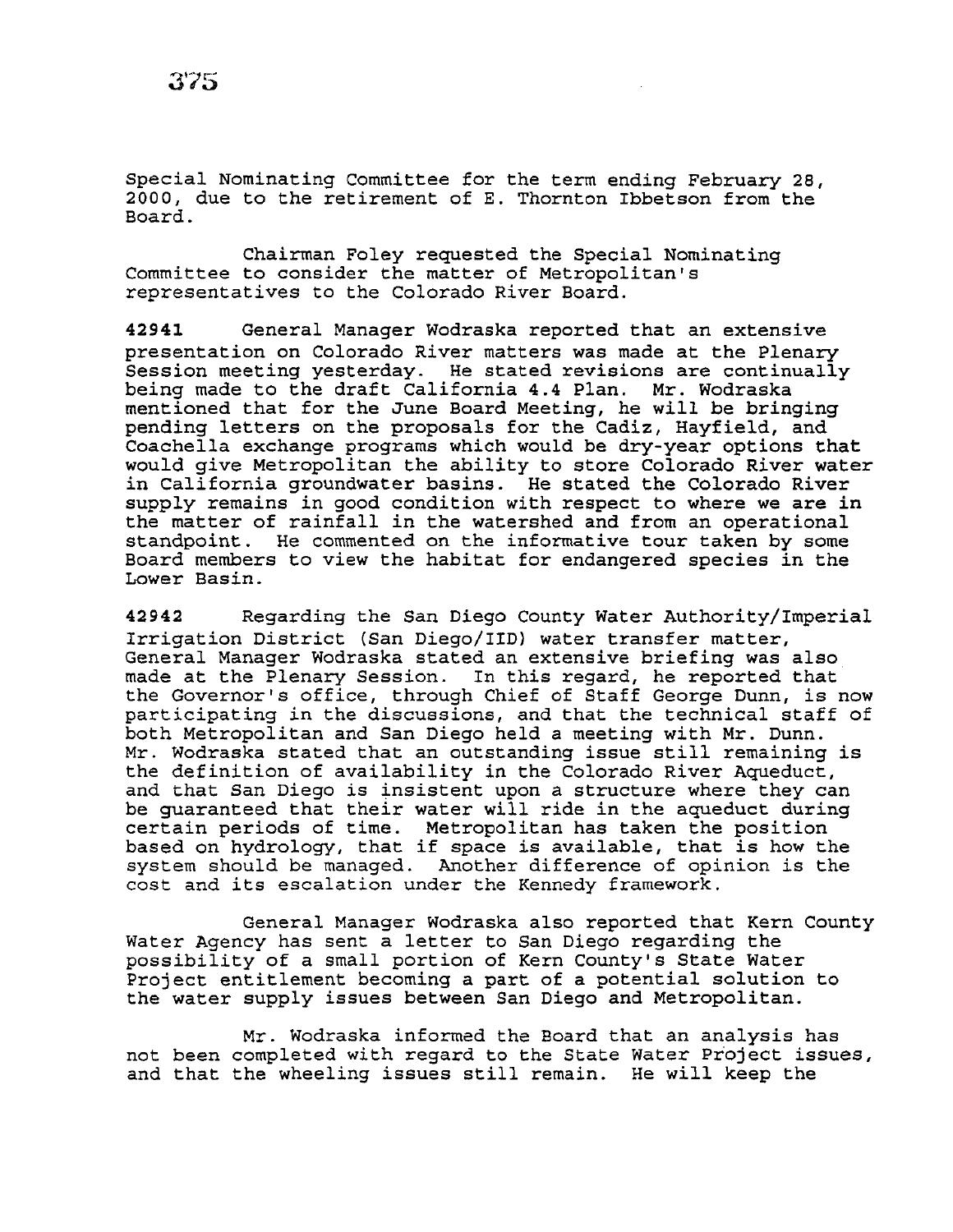Board apprised on the progress of the deliberations between all the parties involved.

42943 Chief of Communications Maloy stated that the item on pending legislation will appear on the agenda for the next few months while the Legislature is still in session to give Metropolitan an opportunity to discuss major issues. He reported that negotiations are continuing on the Ayala bill (SB 1885) and the Thompson bill (AB 1919).

Following comments on the Ayala bill, Director Freeman moved that Metropolitan instruct its lobbyist not to advance any ideas until the Board has had a chance to consider and decide a position on the fundamental features of the bill--the voting requirements of the commission, and whether or not Metropolitan agrees to the "trigger mechanism" in the bill. No second to the motion was made.

42944 The Chair reported that Agenda Items 7-3, 7-4, 8-11, and 8-13 have been deferred; Agenda Items 7-7, 7-9, and 7-11 are withdrawn from the Consent Calendar; and Agenda Items 8-1, 8-2, 8-4, 8-5, 8-6, and 8-8 have been added to the Consent Calendar.

Director Pace moved, seconded by Director Morris and carried, and the Board approved the Consent Calendar Items, M.I. 42945 through M.I. 42957, as follows:

42945 Authorized the General Manager to enter into an agreement with Price Waterhouse LLP and Rand Corporation, not to exceed \$600,000, for consulting services to facilitate the development of a new strategic plan, as set forth in the General Manager's letter dated April 28, 1998, and as revised in the committees.

42946 Adopted Resolution 8581 which is mandated by the State Office of Emergency Services and Federal Emergency Management Agency in order to receive reimbursement for damages resulting from the El Nino storms of 1998, as set forth in the General Manager's letter dated April 20, 1998, said Resolution entitled:

#### DESIGNATION OF APPLICANT'S AGENT RESOLUTION

42947 Authorized the General Counsel to amend the contracts with five law firms identified in the General Counsel's letter dated April 24, 1998, to extend the time period to represent Metropolitan in eminent domain and related litigation for the Inland Feeder Project for the duration of each assignment or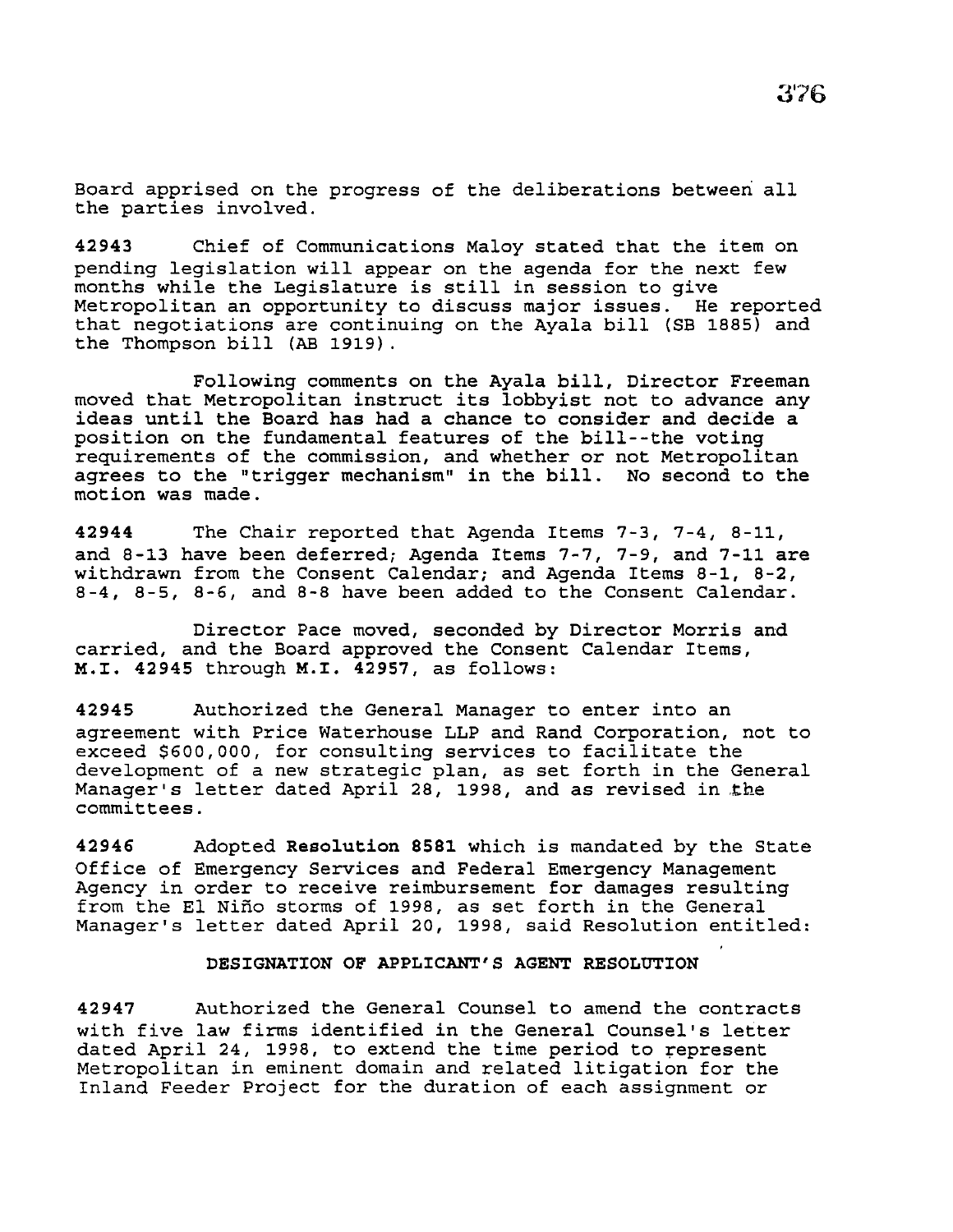litigation and future Inland Feeder litigation assigned on or before December 31, 1999.

Directors Krauel, Lewis, Mason, Parker, and Tinker requested to be recorded as voting no.

42948 The Board (1) approved the appointment by the General Manager of Dawn Chin to the office of Executive Secretary pursuant to Administrative Code Section 6401, with the appointment to be effective on April 19, 1998; and (2) amended Section 6500 of the Administrative Code as set forth *in*  Attachments A and B to the General Manager's letter dated April 6, 1998, to reflect the deletion of the Executive Secretary position from the schedule of unrepresented positions.

42949 Authorized Metropolitan to provide shop services to Ameron International Concrete and Steel Pipe pursuant to a \$230,000 service contract, subject to the contract being in form approved by the General Counsel, as set forth in the General Manager's letter dated April 16, 1998.

Director Abdo requested the record show she did not participate *in* the discussion of this item.

42950 Authorized Metropolitan to extend and increase the value of its existing service contract with the Orange County Water District from \$160,000 to \$360,000, subject to the contract amendment being *in* form approved by the General Counsel, as set forth *in* the General Manager's letter dated April 17, 1998.

42951 Ratified the General Manager's execution of the First Amendment to Agreement No. 13611 with Sloat Higgins and Associates, to increase payment by \$124,000 to a total of \$244,000 for a 12-month period, for consulting services related to State legislative and regulatory matters, as set forth in the General Manager's letter dated April 22, 1998.

Director Mason requested to be recorded as abstaining.

Directors Krauel, Lewis, Parker, and Tinker requested to be recorded as voting no.

42952 Ratified the General Counsel's filing of an appeal of the ruling on attorneys' fees and other costs to defendants in the wheeling rates validation action (Metropolitan Water District of Southern California v. All Persons Interested, Los Angeles Superior Court Case No. BC164076), as set forth in the General Counsel's letter dated April 24, 1998. (On the advice of counsel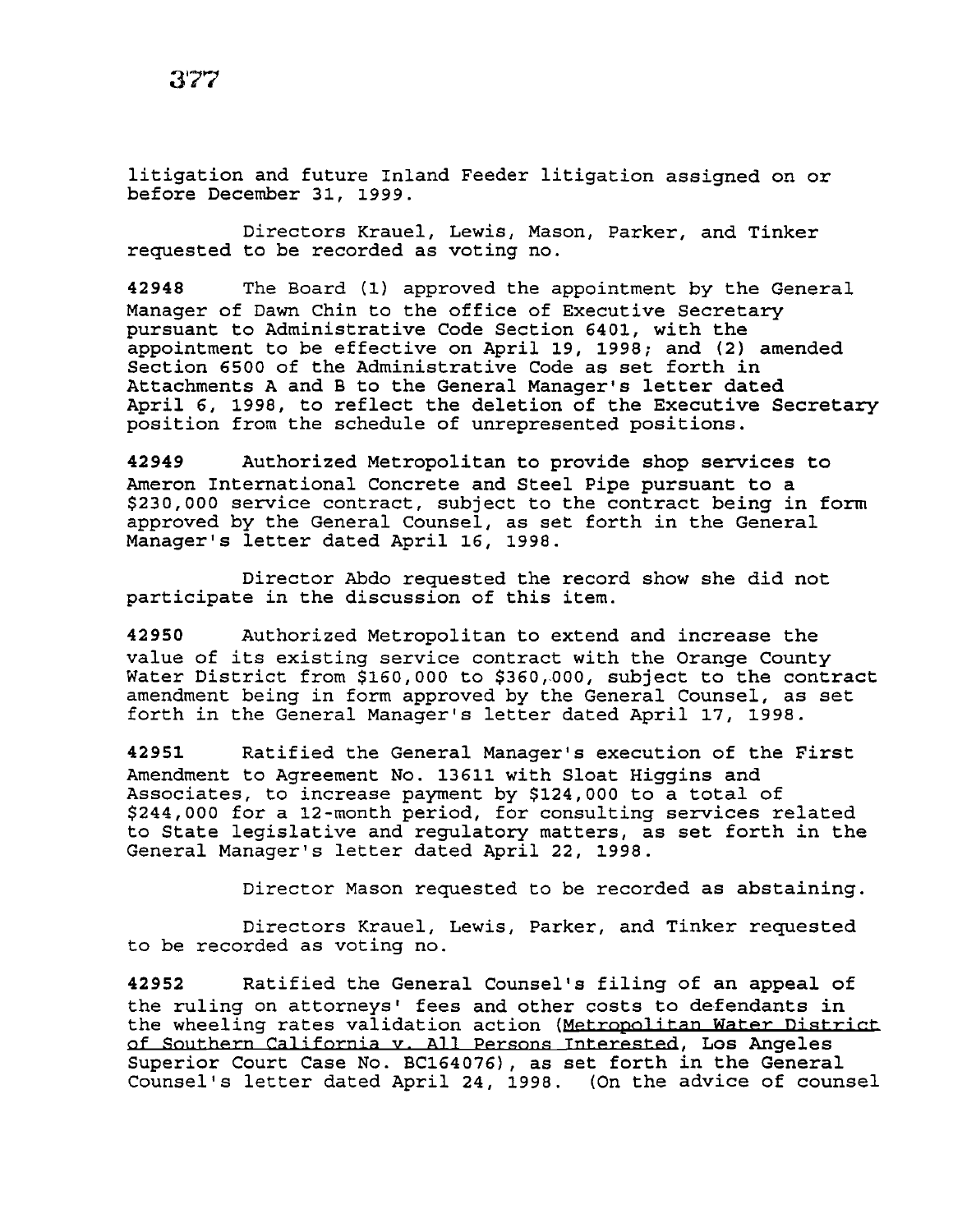handling Metropolitan's appeal of Judge Kay's wheeling decision, General Counsel appealed the decisions to protect Metropolitan's position by deferring payment until there is a ruling on the merits of the wheeling case. Should Metropolitan prevail on appeal, these fees would not be payable. Failure to appeal would require payment at this time.)

Director Mason requested to be recorded as abstaining.

Directors Krauel, Lewis, Parker, and Tinker requested to be recorded as voting no.

**42953** Adopted **Resolution 8582** shown as Exhibit A to the General Manager's letter dated April 21, 1998, imposing a water standby charge on real property within the District's service area (excluding certain newly annexed areas) to which water is made available for any purpose by the District, whether the water is actually used or not, subject to exemptions as provided; said Resolution entitled:

# **RESOLUTION OF THE BOARD OF DIRECTORS OF THE METROPOLITAN WATER DISTRICT OF SOUTHERN CALIFORNIA FIXING AND ADOPTING WATER STANDBY CHARGES FOR FISCAL YEAR 1998-99**

**42954** Re-authorized the General Manager to purchase up to \$75 million of Metropolitan bonds *in* the secondary market subject to the conditions described in the Detailed Report section of the General Manager's letter dated April 21, 1998; with this reauthorization to be effective on July 1, 1998, and will expire on June 30, 1999; and that if bonds are purchased the Pay-As-You-Go Fund would be used as the funding source.

**42955** To construct the Arrowhead West Tunnel of the Inland Feeder Program, the Board awarded a construction contract in the amount of \$87,573,873 (Appropriation No. 15122) to Shank/Balfour Beatty, a joint venture, in accordance with Specifications No. 1357, as amended; and upon execution of the contract, authorized the rejection of all other bids, as set forth in the General Manager's letter dated April 21, 1998.

Directors Krauel, Lewis, Mason, Parker, and Tinker requested to be recorded as voting no.

**42956** To provide post-design consulting services for the Arrowhead West Tunnel of the Inland Feeder Program, the Board authorized the General Manager to amend Agreement No. 4532 with Bechtel Corporation in the amount of \$9,750,000 for a total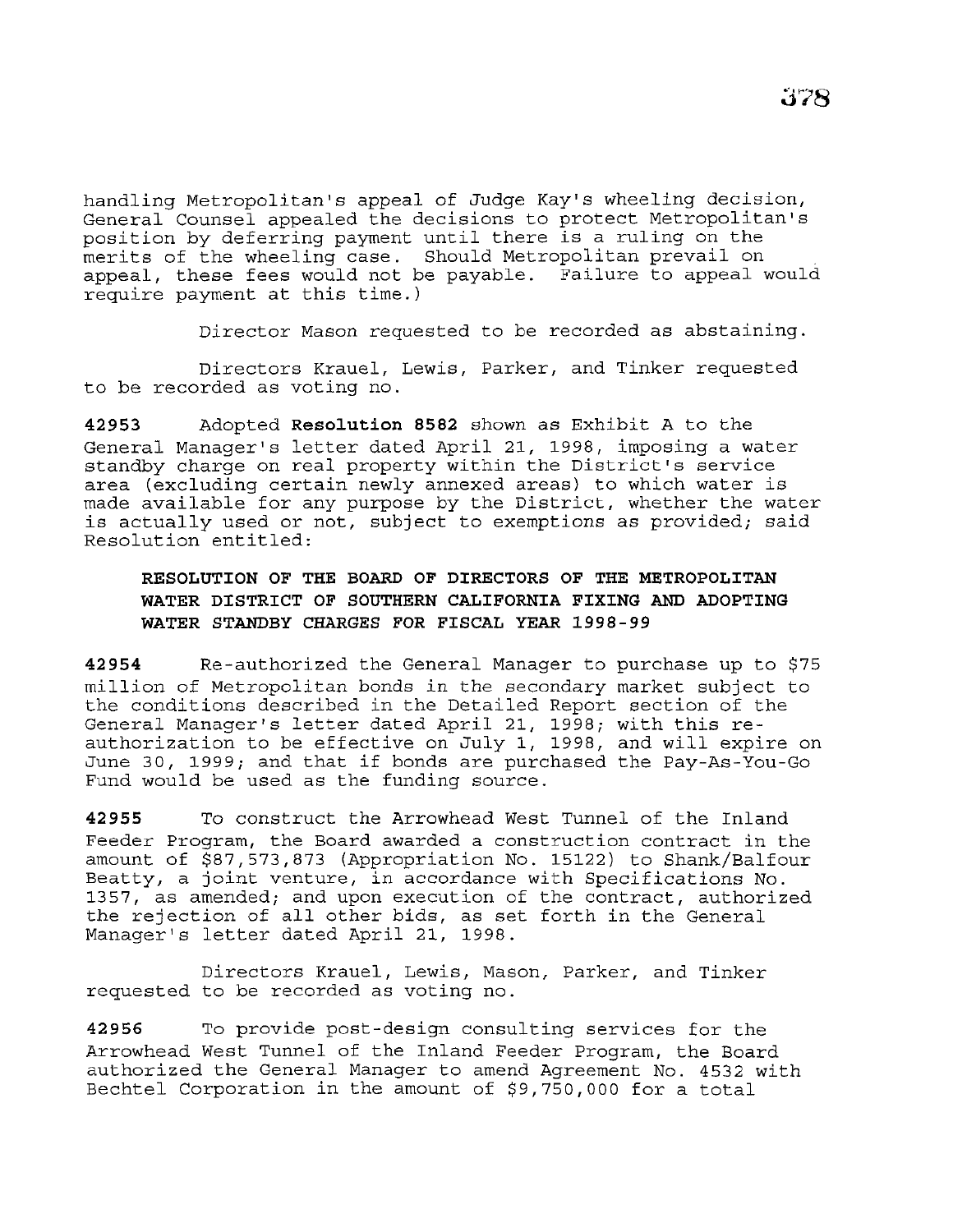agreement amount of \$29,800,000 (Appropriation No. 15122), as set forth in the General Manager's letter dated April 21, 1998.

Directors Krauel, Lewis, Mason, Parker, and Tinker requested to be recorded as voting no.

**42956.1** To design and construct the Lake Mathews Drainage Water Quality Management Plan facilities, the Board authorized (l) Appropriation No. 15253 in the amount of \$33.9 million from the Pay-As-You-Go Fund to finance budgeted costs to complete Phase I of the program; (2) the General Manager to approve all work necessary to implement Phase I, except for competitively bid contracts involving an amount greater than \$250,000; and (3) the General Manager to apply for and execute a State Revolving Fund loan for up to \$45.9 million and to disperse funds for loan payments, as set forth in the General Manager's letter dated April 21, 1998.

**42957** Authorized the General Manager to enter into an agreement with COMPASS Management and Leasing, Inc., for property management services at the new Headquarters in an amount not to exceed \$3,800,000 for two years, as set forth in the General Manager's letter dated April 24, 1998.

Director Krauel requested to be recorded as voting no.

**<sup>42958</sup>**It is recommended that (1) the appointment of John (Jack) Maloy by the General Manager to the position of Chief of Communications be approved by the Board in accordance with Administrative Code Section 6401, such appointment not to exceed 24 months; and (2) the unrepresented Principal Legislative Representative classification be moved from salary grade 62 to 65 and that Administrative Code Section 6500 be amended as set forth in Attachments A and B to the General Manager's letter dated April 27, 1998, to reflect this change.

Director Mayér moved to revise part (1) of the above recommendation for Mr. Maloy's appointment not to exceed 12 months, and for the Board to reevaluate this appointment at the end of the 12-month period. The motion was seconded by Director Kwan.

The Chair called for a vote on Director Mayér's motion, which did not carry.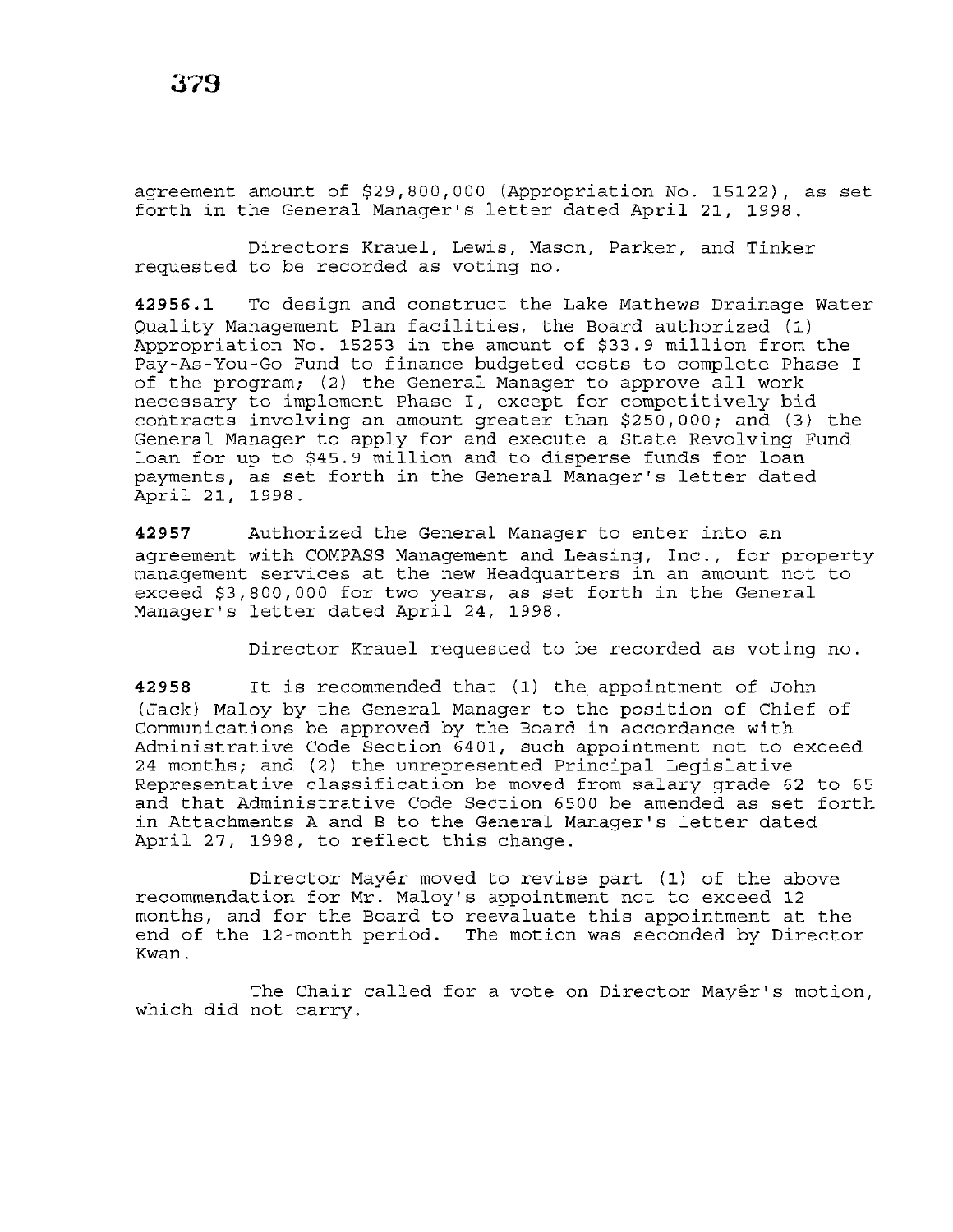Director Blake then moved, seconded by Director Wright and carried, approving the recommendations set forth in the General Manager's letter dated April 27, 1998.

Directors Kwan and Mayer requested to be recorded as voting no.

Director Rascon took his seat at 11:52 a.m.

**<sup>42959</sup>**It is recommended that the Board of Directors authorize Metropolitan to provide professional services for a fee to OMI, Inc., in an amount not to exceed \$240,000, pursuant to an agreement approved as to form by the General Counsel, as set forth in the General Manager's letter dated April 17, 1998.

Organization and Personnel Committee Chairman Wein reported that following discussion by the committee, a motion was approved to table this item for a month, but because of a timing situation, he would like the Board to discuss this item. Director Wein therefore moved, seconded by Director Freeman, that consideration be given to the Organization and Personnel Committee's motion to table this item for a month.

General Counsel Taylor advised the Board that under the rules, limited debate can take place on the motion and if the motion fails, then consideration of the item as set forth in the General Manager's letter can take place.

Following a discussion on the tabling of this item, the Chair called for a vote on the motion, which did not carry.

Director Hansen then moved, seconded by Director Morris, that the Board authorize Metropolitan to provide professional services for a fee to OMI, Inc., in an amount not to exceed \$240,000, pursuant to an agreement being in form approved by the General Counsel.

Following a discussion on the above motion, Director Freeman offered an amendment to the motion, requiring the staff to get approval of the Organization and Personnel Committee before signing an agreement. The motion was seconded by Director Krauel.

After further discussion on the amended motion, the Chair called for a vote. The amended motion did not carry.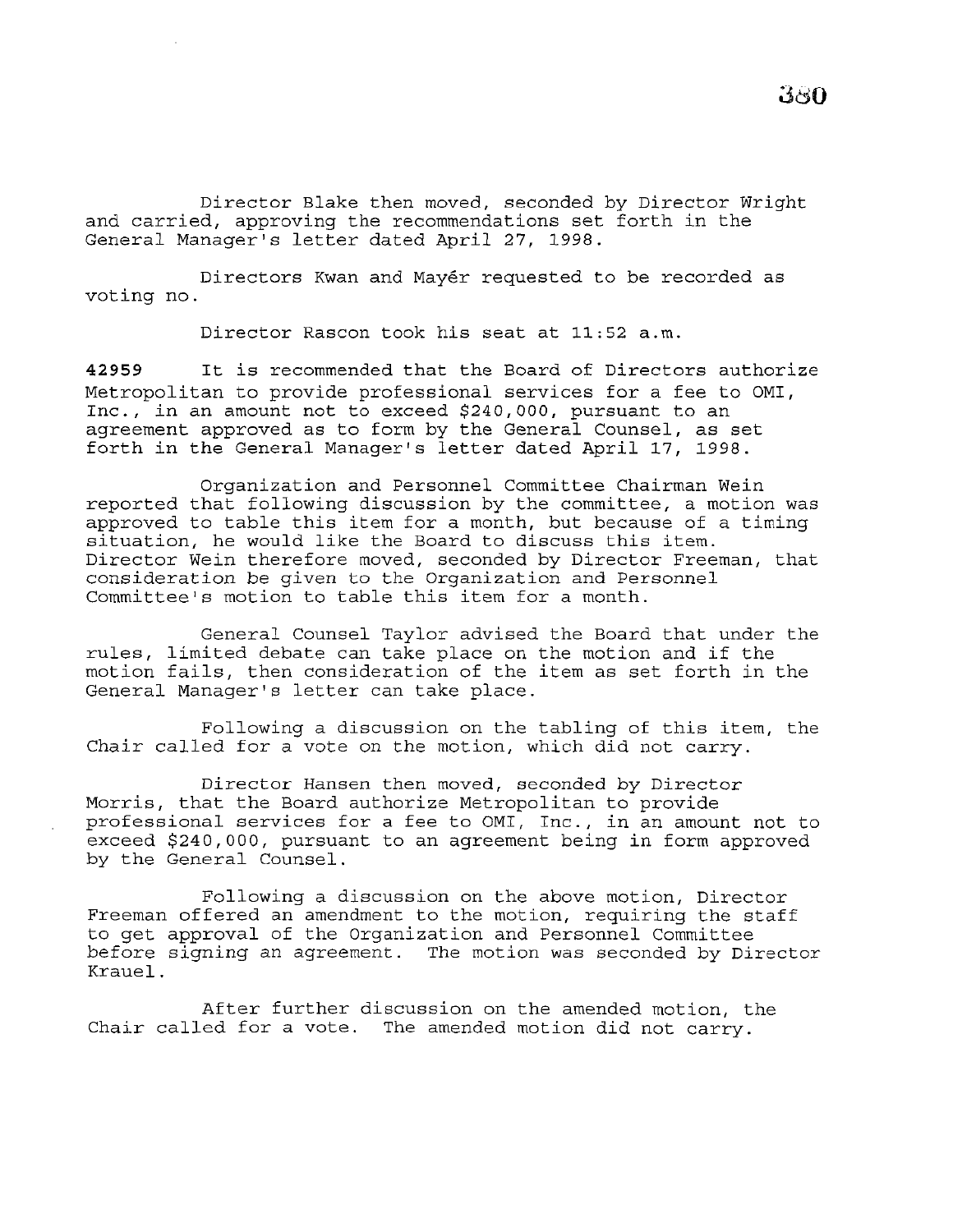The Chair then called for a vote on the original motion, which carried.

Directors Dymally, Krauel, Kwan, Lewis, and Tinker requested to be recorded as voting no.

Board Secretary Murph requested the record show she did not participate in the discussion of this item.

**42960** Committee on Communications and Legislation Chairman Pace moved, seconded by Director Blake, authorizing the General Manager to amend Agreement No. 17592 with Burson-Marsteller to increase the maximum payable to an amount of \$300,000, for consulting services related to State legislative and regulatory matters, as set forth in the General Manager's letter dated April 24, 1998.

Director Krauel requested that the letter from the San Diego County Water Authority, dated May 12, 1998, regarding this item and others on the agenda, be made a part of the record.

The Chair called for a vote on the motion, which carried.

Director Mason requested to be recorded as abstaining.

Directors Castro, Dymally, Krauel, Lewis, Mayer, Parker, Rascon, and Tinker requested to be recorded as voting no.

**42961** Budget and Finance Committee Chairman Blake moved, seconded by Legal and Claims Committee Chairman Rez and carried, authorizing the General Manager to bind \$75 million of liability insurance, in excess of a \$25 million self-insurance retention, with Insurance Company of Pennsylvania at a net premium of \$328,000 for fiscal year 1998-1999, as set forth in the General Manager's revised letter dated May 11, 1998.

**42962** To complete the insurance premium deposits and administrative services for the Board approved Owner-Controlled Insurance Program (OCIP) and services for the Eastside Reservoir Project (ESRP) for the remaining years, Director Dymally moved, seconded by Director Hill and carried, authorizing the General Manager to (1) expend \$16,743,615 of previously appropriated funds to pay the insurance premium deposits for the remaining years of the ESRP OCIP; and (2) amend Administrative Agreement No. 4571 with Sedgwick/Dickerson adding \$1,751,000 from the existing appropriation to cover additional safety personnel and an additional shift of first aid services for a total OCIP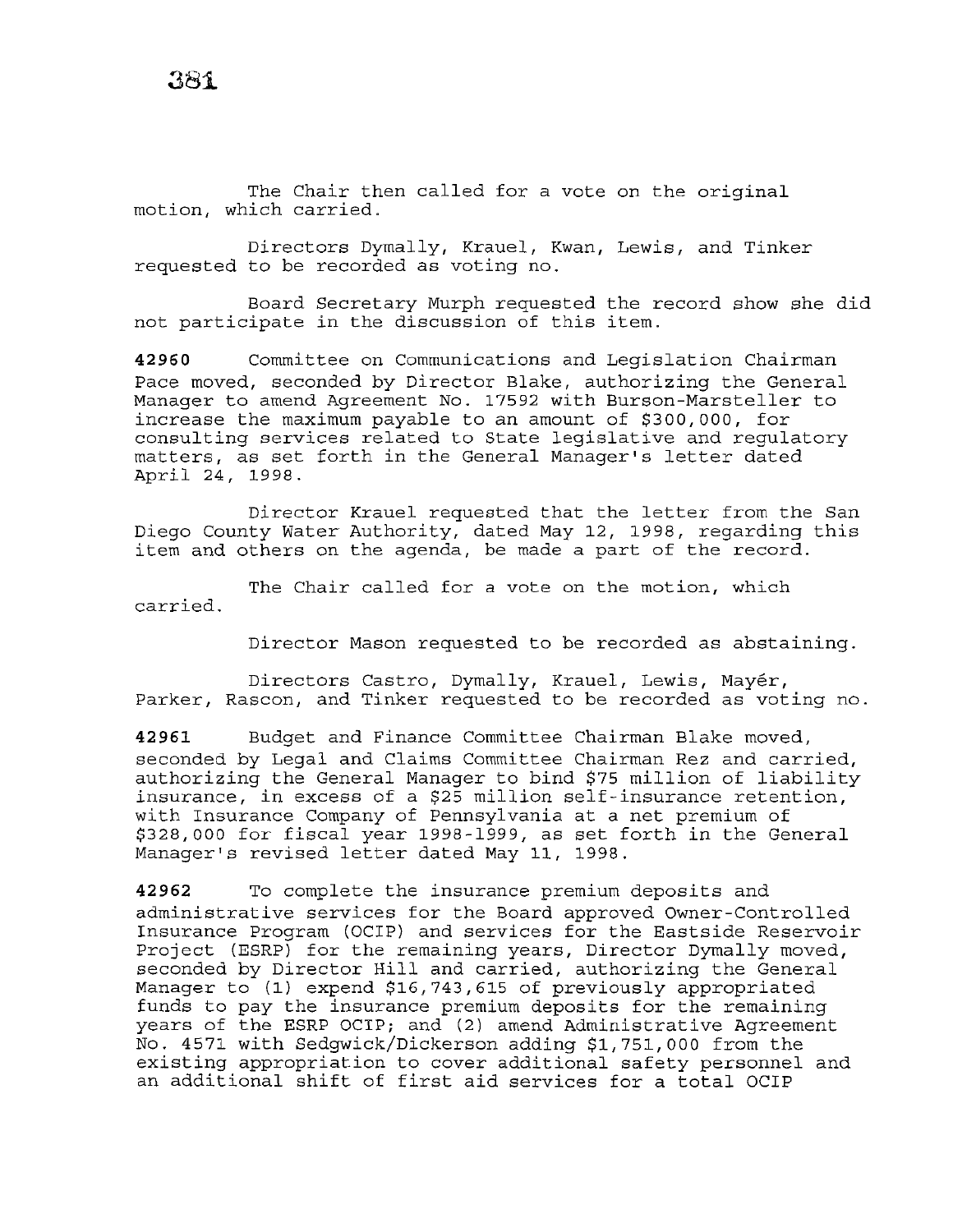administrative cost of \$4,511,000 for the project, as set forth in the General Manager's letter dated April 28, 1998.

**42963** Water Planning and Resources Committee Chairman Brick moved, seconded by Director Blake and carried, approving the proposed policy principles described in the General Manager's revised letter dated May 11, 1998, concerning the CALFED Bay-Delta Program.

**42964** Legal and Claims Committee Chairman Rez moved, seconded by Water Planning and Resources Committee Chairman Brick and carried, authorizing the General Counsel to intervene and to take all actions necessary to protect Metropolitan's interests in the litigation entitled Natural Resources Defense Council, Inc. and League for Coastal Protection v. Togo D. West, Jr., Secretary of the Army, and United States Army Corps of Engineers, United States Northern District Court Case Number 98-CIV-0560; and to minimize costs, Metropolitan would participate in a litigation group which has budgeted approximately \$25,000 as the entire cost for the group intervention, with each participant paying its proportional share, minimizing the cost to each, as set forth in the letter signed jointly by the General Manager and the General Counsel dated April 20, 1998.

Director King withdrew from the Meeting at 12:10 p.m.

**42965** Director Dymally moved, seconded by Committee on Communications and Legislation Chairman Pace and carried, approving the recommendations set forth in the General Counsel's confidential letter dated May 4, 1998, regarding Eastside Reservoir groundwater mitigation matters and Assembly Bill 1834 (Thompson-Fallbrook) ; and proposal to settle groundwater disputes.

**42966** The following listed communications were submitted for the information of the Board:

- a. Letter of the General Manager dated April 21, 1998, reporting on the operating data for the month of March.
- b. Letter of the General Counsel dated April 30, 1998, transmitting the activity report of the Legal Department for the month of April.
- c. Letter of the Auditor dated April 28, 1998, transmitting the activity report of the Audit Department for the month of April.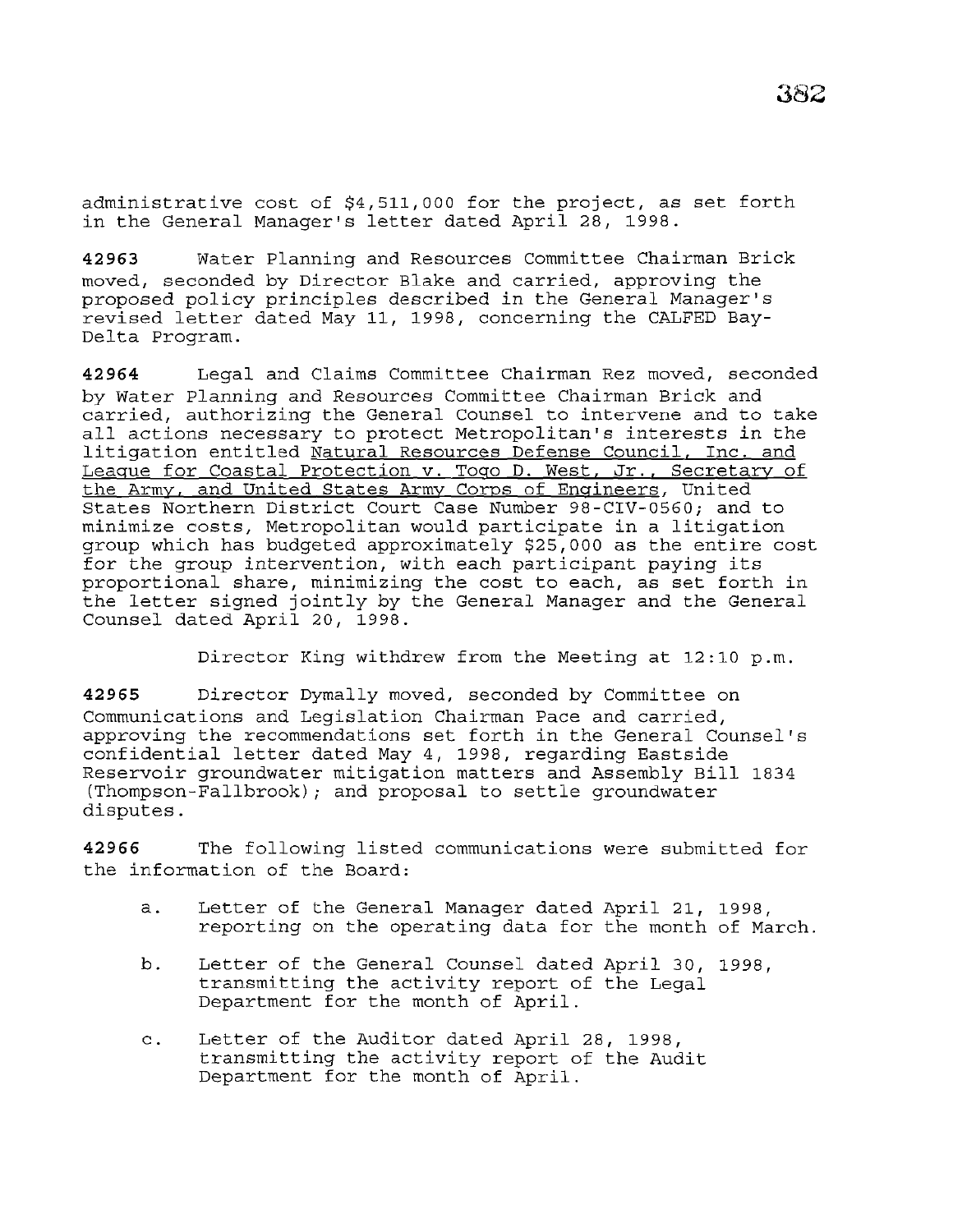## d. Letter of the General Manager dated April 23, 1998, transmitting the Executive Financial Summary for the month of March.

- e. Letter of the General Manager dated April 21, 1998, transmitting the variance report for the quarter ending March 1998.
- f. Letter of the General Manager dated April 21, 1998, reporting on the MOU for the right-of-way within Bedford Canyon for the Central Pool Augmentation and Water Quality Program.
- g. Letter of the General Manager dated April 21, 1998, transmitting the Executive Summary for the Inland Feeder Quarterly Status Report for January through March 1998.
- h. Letter of the General Manager dated April 28, 1998, transmitting the Quarterly Project Status Report for the Eastside Reservoir Project for January through March 1998.
- i. Letter of the General Manager dated April 28, 1998, submitting the status report on Phase One of the Information Systems Strategic Plan for the period April 1, 1997 to March 31, 1998.
- j. Letter of the General Manager dated April 28, 1998, submitting the Fourth Annual Stewardship Report on Eastside Reservoir Project's Owner-Controlled Insurance Program.
- k. Letter of the General Counsel dated April 27, 1998, reporting on Proposition 226--Political Contributions; Employers; Labor Unions; Foreign Entities.
- 1. Letter of the General Counsel dated April 27, 1998, reporting on Proposition 224--Government Cost Savings and Taxpayer Protection Amendment to California Constitution.

**42967** Senior Executive Assistant to the General Manager Ivey provided an update on the progress of the new Headquarters Building. He reported on the May 21 inspection tour of the Headquarters taken by some of the Board members and the progress of construction since that inspection tour. The project remains on schedule and within budget.

# 383.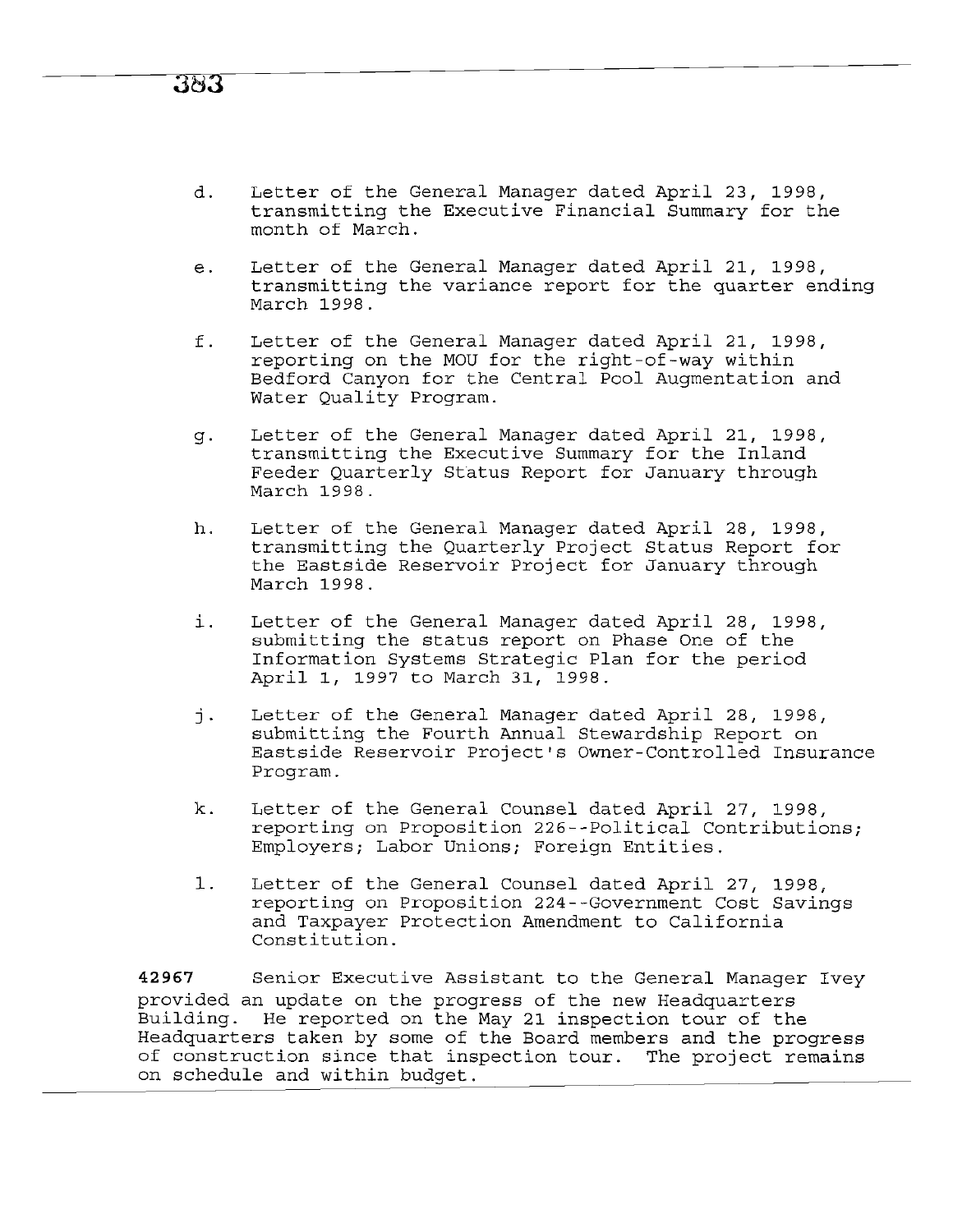**42968** The letter of the General Manager regarding the 1998-99 Proposed Annual Budget, dated April 21, 1998, was received as a pending item and will be discussed at a later date.

**42969** The letter of the General Manager regarding the implementation of Local Resources Program and Administrative Rules, dated April 28, 1998, was received as a pending item and nares, dated npril 20, 1990, was it

**42970** At 12:17 p.m., there being no objection, Chairman Foley adjourned the Meeting to June 9, 1998, at 11:00 a.m.

**SECRETARY** 

CHAIRMAN

 $\mathcal{A}$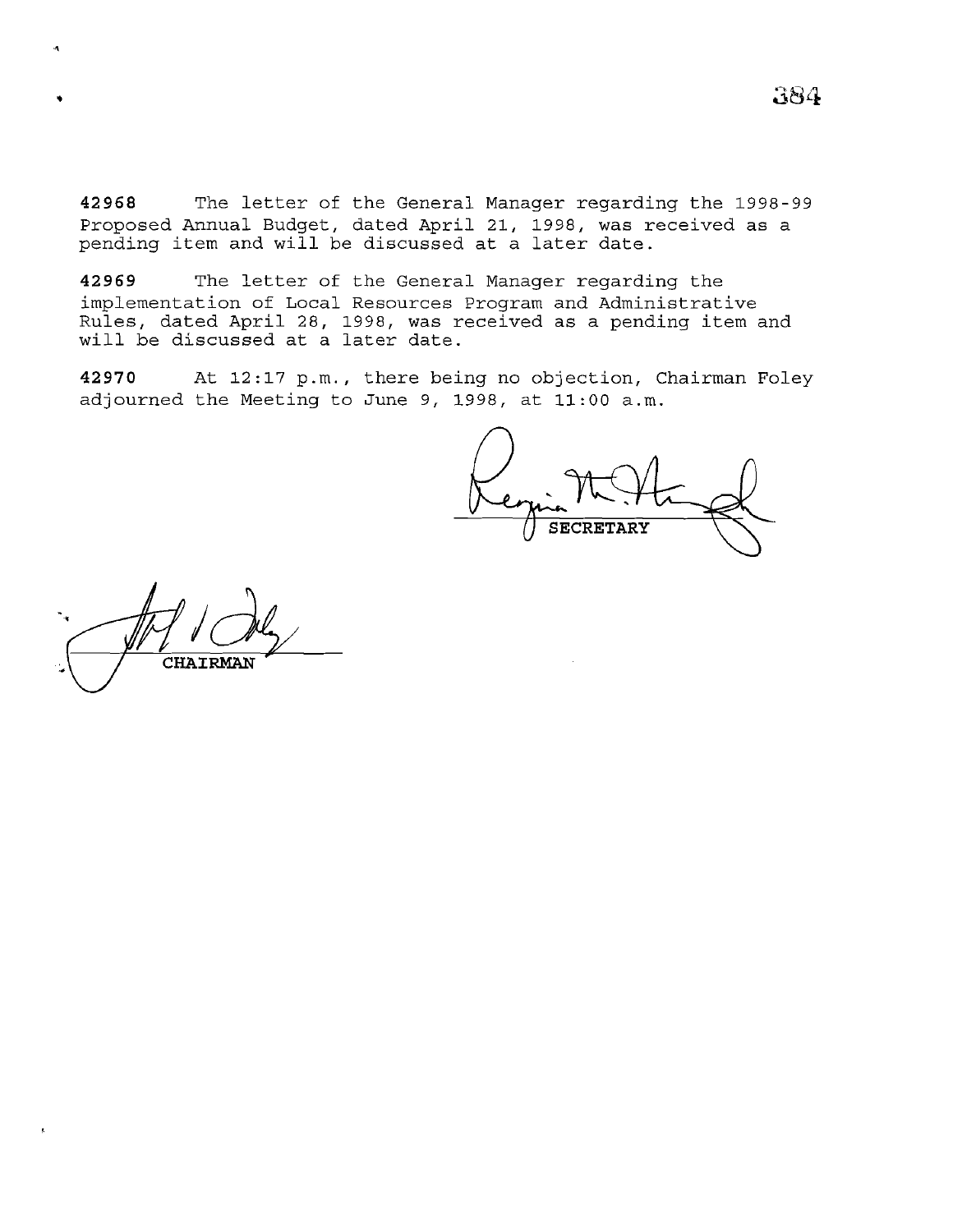

May 12, 1998

John V. "Jack" Foley, Chairman Metropolitan Water District of Southern California P.O. Box 54153 Terminal Annex Los Angeles, CA 90054

Re: May 12, 1998 Meeting of the Board of Directors Agenda Items 7-11,7-12,7-13,7-14

Dear Jack,

The above referenced items all relate to the provision of litigation, negotiation and lobbying services by outside consultants and attorneys for Metropolitan adverse to the interests of the San Diego County Water Authority. The purpose of this letter is to express opposition on behalf of the Authority and, to protest affirmative action by the Metropolitan Board of Directors on these continued expenditures, unless the Board concurrently adopts a policy whereby the Authority is exempted from paying any portion of the costs of these services. As you know, these services are being rendered for the purpose of asserting on behalf of Metropolitan a position adverse to the Authority (one of Metropolitan's member agencies) with respect to the pending transfer of conserved water from the Imperial Irrigation District to the Authority.

Agenda Item 7-11 involves amendment of an agreement with Burson-Marsteller, a Sacramento public relations and lobbing firm, to provide consulting services to assert Metropolitan's position regarding water transfers. Metropolitan, through Burson-Marsteller and others, has taken and continues to take positions adverse to the interests of the Authority, and its efforts to accomplish a historic transfer of conserved water from the Imperial Irrigation District. Revenues Metropolitan receives from the sale of water to the Authority should not be used to fund Metropolitan's efforts against the Authority.

Agenda Item 7-12 involves amendment of an agreement with Sloat Higgins and Associates. This firm also provides lobbying, legislative and strategic services to Metropolitan to oppose efforts to complete the water transfer. Further, Kevin Sloat is directly involved in negotiations on behalf of Metropolitan with the Authority over wheeling rates. Unless Metropolitan establishes the policy requested in this letter, the Authority will be paying approximately 25% of the fees to a firm representing Metropolitan and taking positions adverse to the Authority at the negotiating table.

#### *MEMBER AGENCIES*

*CITIES*  • Del Mar • Escondida • National City<br>- • Dceanside • Powny • Sun Diego

> *COUNTY*  • >[)n D·~•-1·~  $.14.14$

 $\sim$  decays.

**IRRIGATION DISTRICTS** WATER DISTRICTS<br>
Sunta Fold South Bay **Company** (Helix + Oray • Helix • Otay<br>• Sun Dieguito<br>• Vallecitos

MUNICIPAL WATER DISTRICTS •: Carlsbad<br>•: Olivenhain<br>•: Padre Dom • Ramona<br>• Rincon del Diablo<br>• Valley Center  $+$  Rambow - Yuma

 $-$ <sup>5</sup>rulbrook

PUBLIC UTILITY DISTRICT FEDERAL AGENCY FOR THE STATE RESERVED ON A FEDERAL AGENCY

 $\mathbf{A}$ 

J.